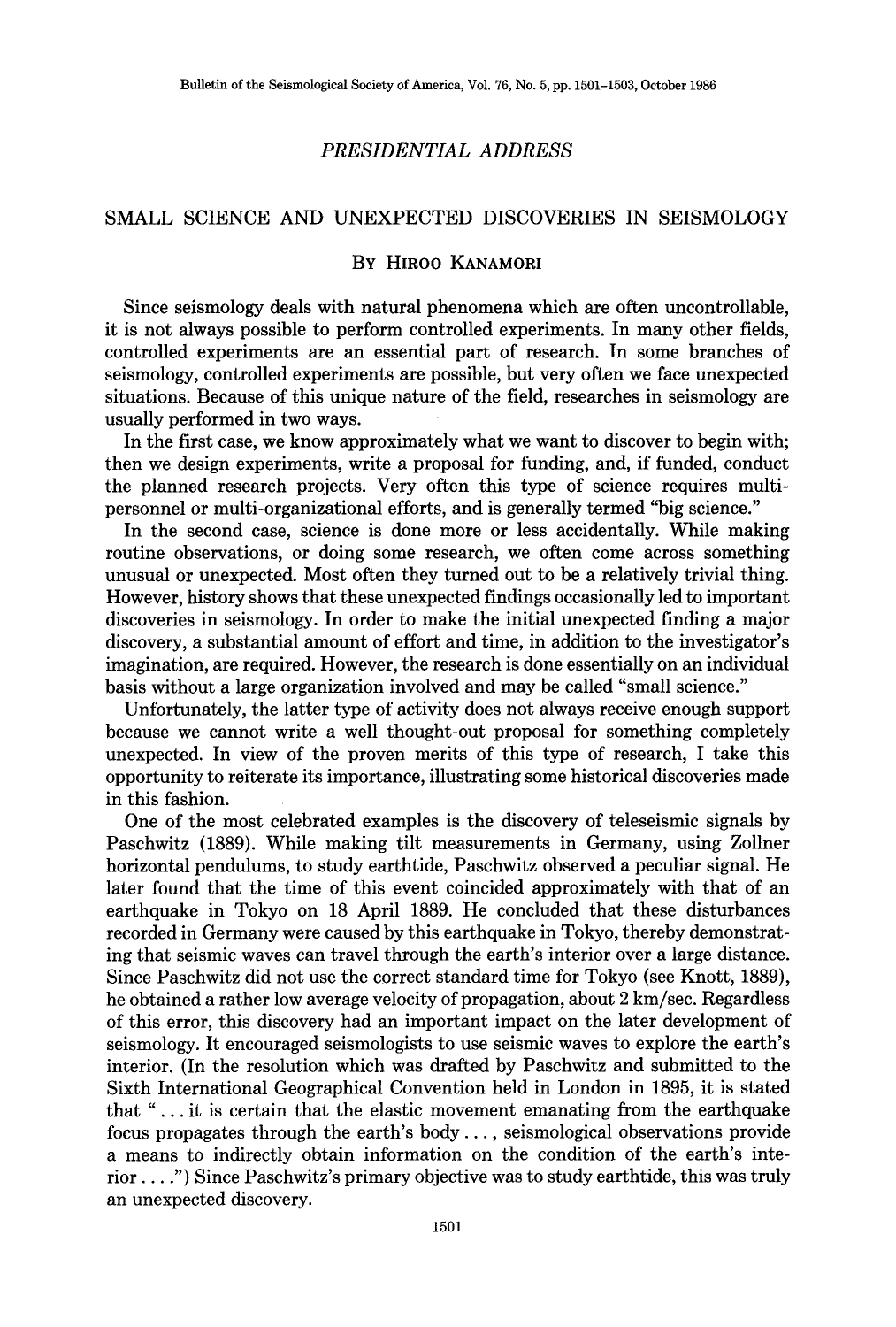The famous discovery of the Moho discontinuity by Mohorovičić (1910) also seems to be somewhat accidental. He found a distinct discountinuity in the slope of travel-time curves obtained from a Balkan earthquake on 8 October 1909 and other events. In this case, he may have had a clear objective to discover velocity discontinuities when he examined the seismograms. If so, the discovery may not be completely accidental, but the main earthquake which provided him with a key data set for his discovery was not a planned event. More importantly, having been motivated by this finding, Mohorovičić made an extensive study on reflection and refraction of seismic waves at a discontinuity to strengthen his conclusion. In fact, his study of this problem seems to have as strong an impact on seismology as his discovery of the discontinuity itself.

Around 1910, several important studies were made which led to the discovery of the earth's core. The papers by Oldham (1906) and Gutenberg (1913, 1914) are most frequently quoted in the seismological literature. These studies are based upon the travel-time data obtained by earlier studies, e.g., those by Milne and Wiechert and his colleagues. As clearly stated in Wiechert and Geiger (1910), the main purpose of constructing travel-time curves was to determine the structure of the earth's interior. In that sense, the discovery of the core was by no means accidental. However, it must have been difficult for these authors to predict in the beginning exactly what was to come out from the travel-time data they were diligently collecting from one earthquake to another.

The discovery of the inner core by Lehmann (1936) appears somewhat more accidental. Lehmann (1930) drew attention to seismic phases which appeared on the seismograms of the 16 June 1929, Buller (New Zealand) earthquake ( $M = 7.6$ ) recorded at distances of  $110^{\circ}$  to  $140^{\circ}$ . On the basis of these phases and other phases observed at distances of about 150°, Lehmann (1936) suggested the existence of an inner core. Of course, Lehmann had long experience in looking at core phases and must have been examining them with the hope of finding something new. Yet, the occurrence of a relatively large earthquake in New Zealand at distances of 110° to 150 ° from a group of high-quality stations where vertical component seismographs had just become available was something of a coincidence. These core phases are large on vertical components so that the existence of vertical component seismographs was quite essential to Lehmann's discovery.

These are just a few examples. There are many discoveries of this sort; of course no discovery is completely accidental. There is no question that these discoveries were possible only through the diligent observations and creative minds of the great seismologists. However, even for these great seismologists, it would have been very difficult to work through the details without adequate support.

I have some concern that the recent trend in funding is not quite adequate to support this type of research. There are efforts to promote big projects. I see nothing wrong in promoting well, thought-out big projects. They will lead to great discoveries and to promotion of seismology and geophysics in general. My concern is that the importance of "small science" which may lead to unexpected important discoveries often tends to be obscured in the shadow of "big science." One of the practical difficulties is to write a strong and persuasive proposal on something unexpected. Also, the present funding situation is such that everyone is so busy writing proposals and reports that even if something that looks unusual is found, it is difficult to pursue it, unless it is directly related to the project being proposed. Once it is put aside, it tends to be forgotten forever. In order to promote this type of "small science," the idea behind the NSF's Presidential Young Investigators Award (PYIA)